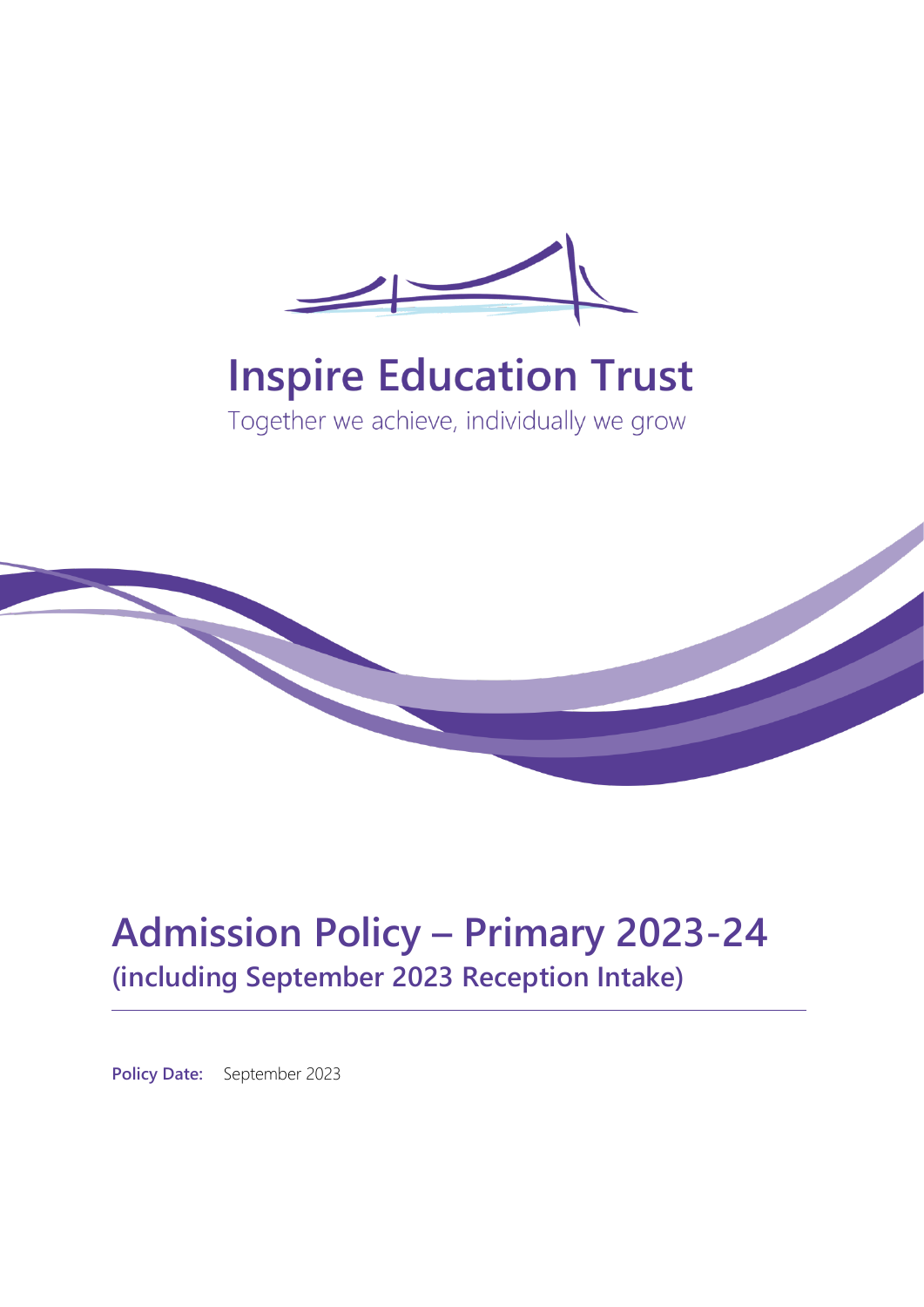This Policy applies to all schools in The Inspire Education Trust: Clifford Bridge Academy, Hearsall Community Academy, Stockingford Academy, Walsgrave CE Academy and Whittle Academy.

#### **1. Admissions Policy 2023-24 Oversubscription Criteria**

If the number of applications is less than the published admission number, then all applicants will be offered a place.

All applicants with an Education, Health and Care Plan which names the school must be admitted before places are allocated using the oversubscription criteria.

If there are more requests for a school than there are places available within the school's admission number, places will be allocated in accordance with the following criteria and in the order shown below.

1. Children who, at the time of admission, are in the care of a local authority or are provided with accommodation by the authority (looked after children). Also, children who were previously looked after but ceased to be so because they were adopted, child arrangements order or a special guardianship order. Including those children who appear (to the admission authority) to have been in state care outside of England and ceased to be in state care as a result of being adopted".

A looked-after child is defined in Section 22 of the Children Act 1989.

- 2. Children who live in the catchment area served by the school, who have a brother or sister attending the school provided that the brother or sister will continue to attend that school the following year.
- 3. Other children who live in the catchment area served by the school.
- 4. Children living outside the catchment area with a brother or sister who currently attends the school provided that the brother or sister will continue to attend that school the following year.
- 5. Children of Staff who have been employed at the school for two or more years at the time of application for the school place; or recruited to fill a vacant post for which there is a demonstrable skill shortage.
- 6. All other children.

If it is not possible to meet all of the requests in any one of the categories described above, the Trust will prioritise the requests based on the distance to the school.

# **2. Brothers and Sisters**

Brothers and sisters are those children who live at the same address and either have one or both natural parents in common; are related by a parent's marriage or whose parents are living as partners. We include children who are adopted within our definition of brothers and sisters.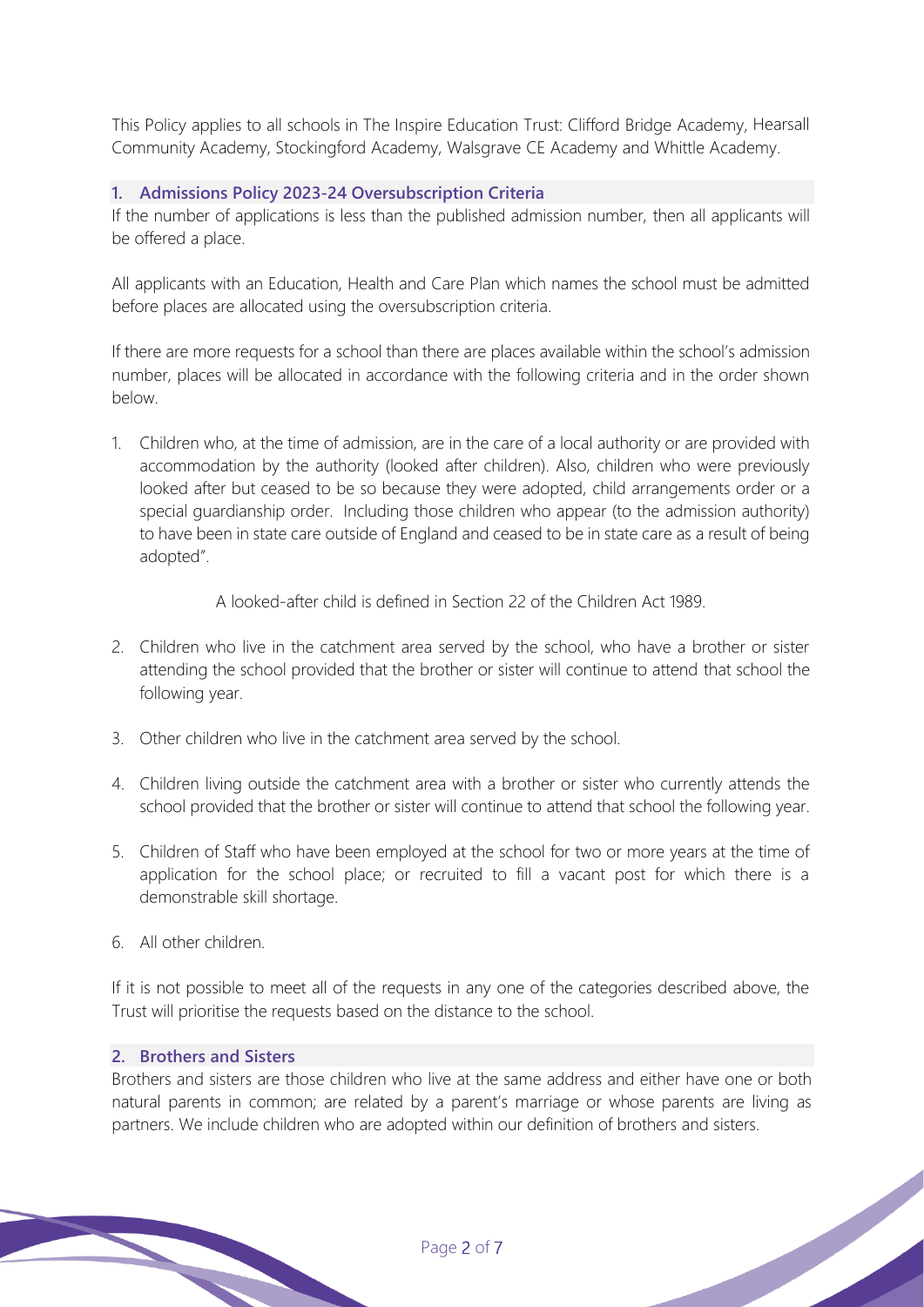All brothers or sisters must still be attending the school when the applicant is due to be admitted. Please note that children attending nursery will not be classed as brothers or sisters for the purposes of this definition as they are not attending the main school.

# Siblings of Multiple Births

Where the last available place in either category of place is offered to one sibling of a multiple birth, we will endeavour to admit the remaining sibling(s).

# **3. Staff**

Under the oversubscription criteria the word staff will mean: All staff who have been continuously employed by the school for a period of at least two years for the purpose of working in the school as follows:

- All full-time teaching staff
- All full-time support staff defined as those on 37 week and above contract
- All part time teaching staff with a 45% and above timetable
- All part time support staff who work at least 15 hours per week for 37 weeks or more

The two-year qualification period may be waived if a post is hard to fill. Decisions on hard to fill posts will be made based on guidance from Human Resources. The definition does not include contract staff. If a service has been 'in house' and is subsequently 'contracted out' children of staff will no longer be eligible for priority admission under this criterion. The definition does not include peripatetic staff.

#### **4. Distance**

If it is not possible to meet all of the requests in any one of the categories described above, the Trust will prioritise the requests within that category based on the distance to the school. A straightline measurement will be made, using a computerized mapping system, from the centre of the child's residence - to the centre of the preferred school site. The address used must be the child's permanent home address. The shortest measurement will have the highest priority. Where the final place in a year group can be taken by two or more children living an equal distance from the school, the local authority, overseen independently, will select by drawing lots.

#### **5. Home address**

A pupil's home address is considered to be a residential property that is the child's only or main residence. At the time places are allocated, proof of permanent residence at the property concerned may be required. Where documentary evidence can substantiate to the satisfaction of the Trust that care is split equally between parents at two homes, parents must name the address to be used for the purpose of allocating a school place.

If a school is offered on the basis of an address that is subsequently found to be different from a child's normal and permanent home address, then that place is likely to be withdrawn.

Children of UK service personnel and other Crown Servants will be treated as meeting the residency criteria for a catchment area once proof of posting has been provided.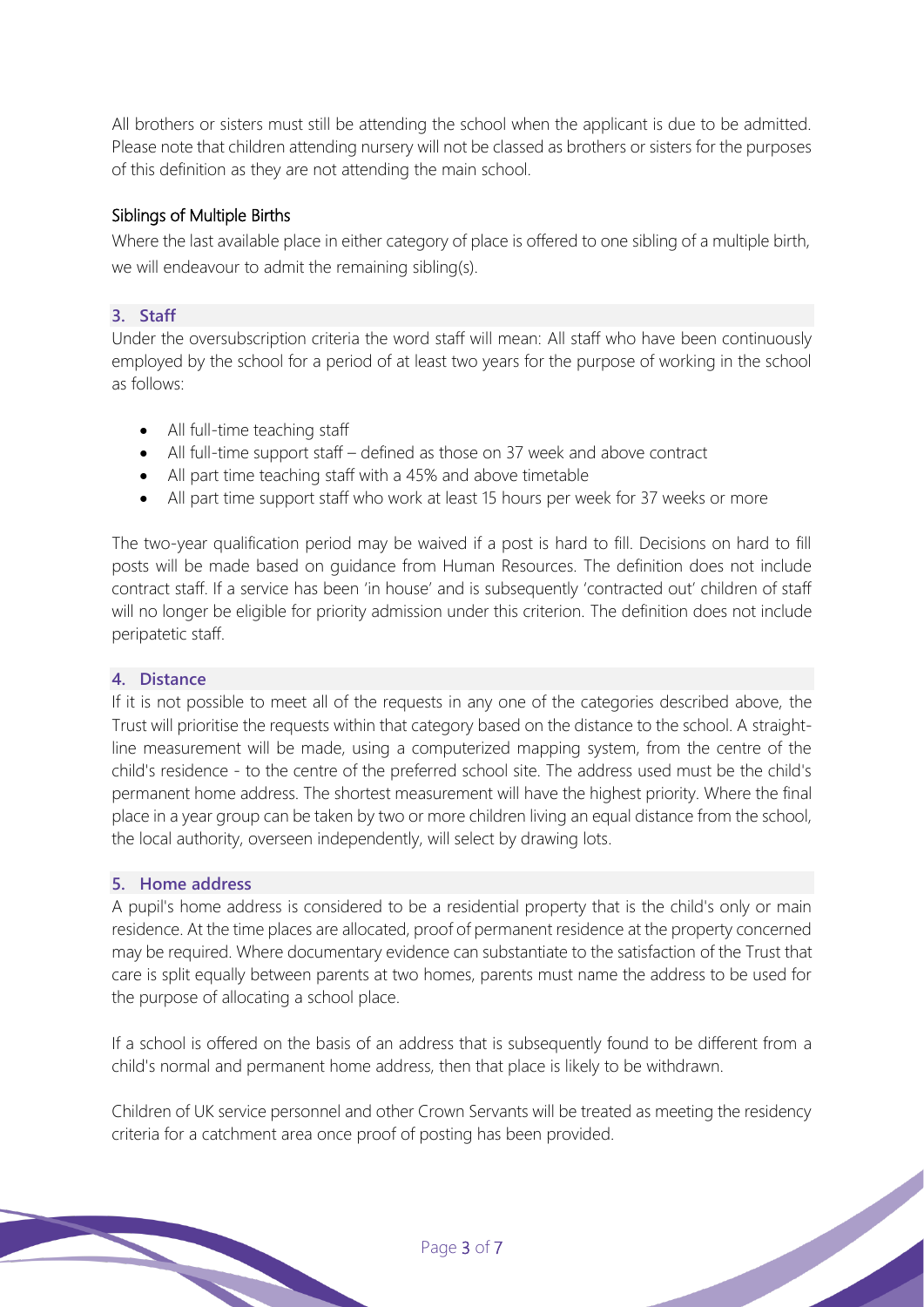# **6. Catchment area**

One of the aims of local schools is to serve its neighbourhood and develop links with the local community to strengthen the school and the community. The area served by a school is known as the catchment area and details of specific catchment areas are available on our individual academy websites.

#### **7. Deferred entry into Primary School**

Legally a child does not have to be educated until the term after their fifth birthday. Parents may feel their child is young for their age, or there may be other reasons for wanting to delay their entry to school. This is called deferred entry.

In this situation applications for a place should be made in the normal way. The relevant Authority recommends that the parent/carer contact the headteacher of the preferred school to discuss the matter in more detail prior to submitting the application. If the parent/carer then decides to defer entry, a place will be reserved until the child starts as long as they start within the academic year. The relevant Authority cannot allocate it to another child. Parents/carers cannot assume however that an application for a deferred entry place will be successful. It will be considered alongside all other applications in accordance with this admission's policy.

Where a parent/carer of a summer born child wishes to defer entry until the following academic year and wishes their child to start in reception this will mean the child is taught out of their normal age group. They should still make an application at the usual time but must notify us on the application that they will wish to request a place out of the normal age group. Parents/carers will then be contacted to discuss the matter further and should note there are no guarantees that such applications will be successful, but that each case will be considered individually.

Parents may seek a place for their child outside of their normal age group. The application will be considered alongside all other applications in accordance with the Coventry City Council or Warwickshire County Council coordinated admissions scheme. Where the application is refused the parent has a right to an appeal against the refusal of a place, unless the child has been offered a place in another year group in the school.

#### **8. Part time attendance**

Parents can request that their child attends part time until the child reaches compulsory school age.

For more information, please visit the following webpage:

#### **Coventry**

[http://www.coventry.gov.uk/downloads/file/28497/guidance\\_notes\\_for\\_applying\\_to\\_educate\\_](http://www.coventry.gov.uk/downloads/file/28497/guidance_notes_for_applying_to_educate_out_of_the_normal_chronological_age_group) out of the normal chronological age group

#### Warwickshire

<https://www.warwickshire.gov.uk/applying-school-place-reception/deferringstartingschool/3>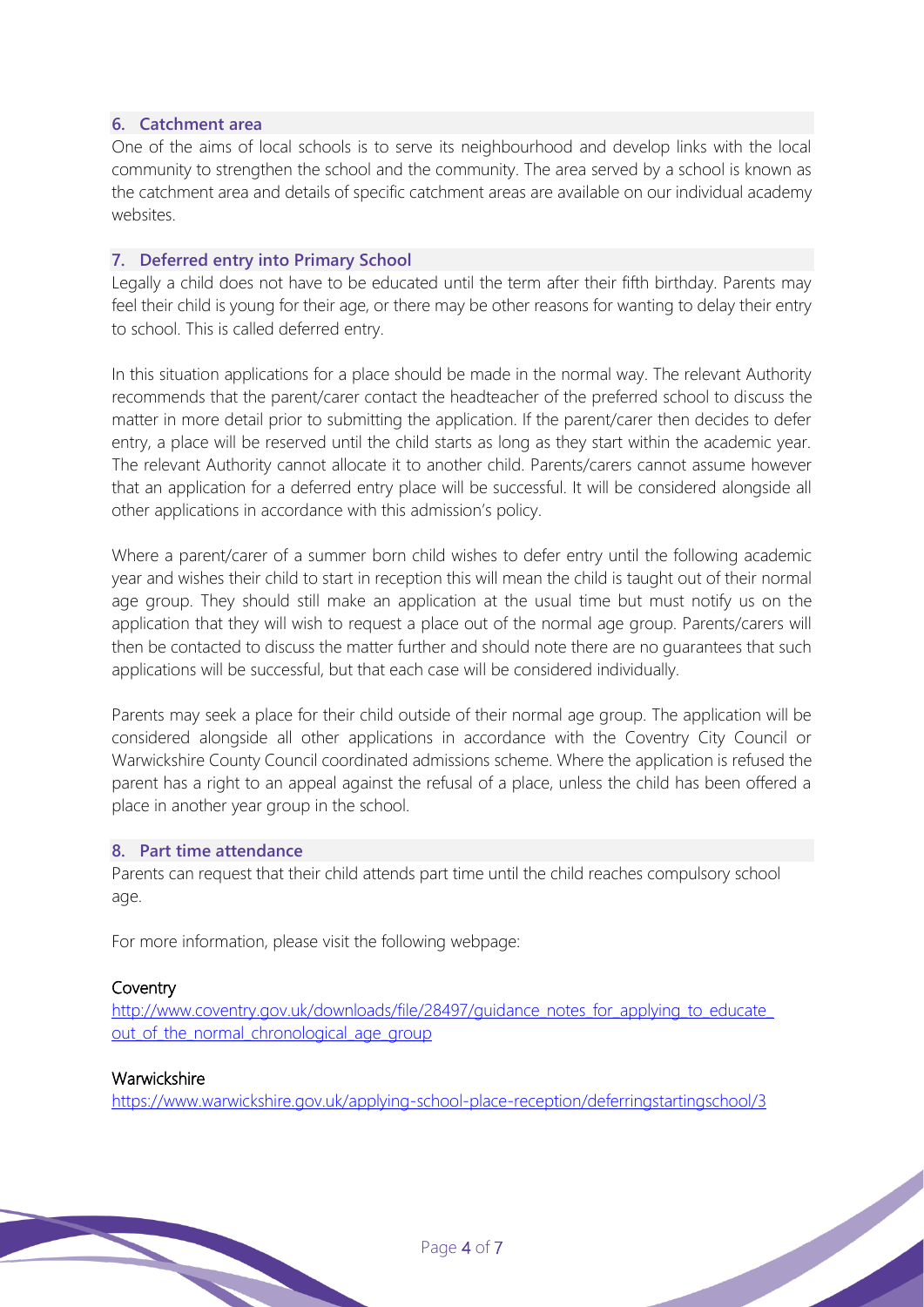# **9. Children currently attending Nursery Classes (Coventry LA)**

Parents of children already attending Nursery Classes will also need to complete an application form in order to request a place at their preferred Primary School. The policy of the City Council is not to provide nursery classes at every school, but to provide classes which serve a wider area than the school's catchment area. The number of part-time places available in a nursery class therefore often exceeds the number of places available in the Reception Class in the same school. Inspire Education Trust cannot therefore guarantee that a pupil who is admitted to a school's nursery class will be admitted to the same school.

#### **10. Coordinated Admission's Policy**

Each Academy co-ordinate's their In Year Admissions with Coventry Local Authority (Clifford Bridge Academy, Hearsall Academy, Walsgrave C of E Academy and Whittle Academy) and Warwickshire County Council (Stockingford Academy) and that further information can be found here: Coventry - <https://www.coventry.gov.uk/school-admissions/primary-school-admissions/5> Warwickshire - <https://www.warwickshire.gov.uk/moving-schools-within-school-year>

#### **11. Waiting List**

Inspire Education Trust cannot always offer places at a preferred school. If this is the case the child's name will be automatically placed on the Waiting List for Academies. If places become available, the Authority will allocate the places in accordance with the oversubscription criteria. Each time a child is added, the list is ranked again in line with the oversubscription criteria. Applicants may therefore move both up and down the list depending on whether others joining the list meet a higher ranked oversubscription criterion.

Waiting Lists will remain in operation until 31 December 2023. After this parents/ carers will need to contact the School Organisation Team (Clifford Bridge/Hearsall/Walsgrave/Whittle) or Warwickshire Admissions (Stockingford) if they wish to stay on the waiting list until the end of the academic year when the waiting list will be discarded.

#### **12. Appeals**

Parents who have been refused a place at any of the academies within the Inspire Education Trust have the right to make an appeal against the decision. Appeals are heard by an independent appeals panel. Appeal forms and details about how to appeal and the schedule for all appeals, including deadlines for appeal forms to be submitted, can be accessed via the Coventry / Warwickshire Appeals section on their council's website.

#### **Coventry**

[www.coventry.gov.uk/schoolappeals](http://www.coventry.gov.uk/schoolappeals)

#### **Warwickshire**

<https://www.warwickshire.gov.uk/school-admissions-appeals/appeal-outcome-school-placement>

Parents do not have a right to a second appeal in respect of the same academic year, except where the Trust agrees there were faults in the first appeal which may have significantly affected the outcome or the Trust accepts a further application for a place at the school because of a significant and material change in the circumstances of the parent, child, or school, but this has been turned down. Repeat applications will not be considered unless the significant and material change relates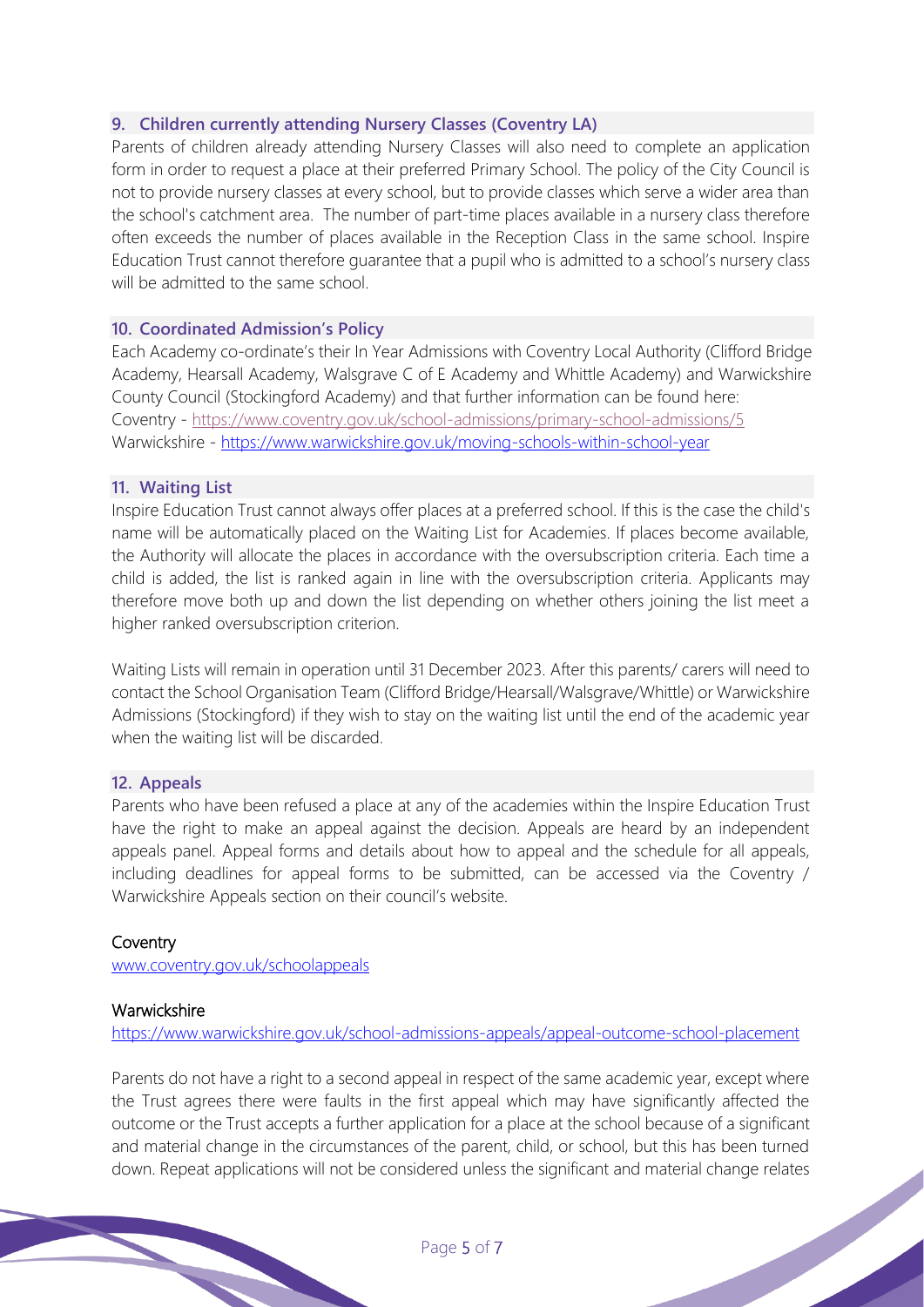to matters that would affect the level of priority which would be given to the application in accordance with the admission over-subscription criteria.

# **13. Admission Numbers 2023-24 & September 2023 for Reception**

The admission number represents the capacity of the school to admit pupils at the normal age of entry in the 2023-2024 academic year.

| Inspire Education Trust - Primary Academy | <b>Admissions Number</b> |
|-------------------------------------------|--------------------------|
| Clifford Bridge Academy                   | 60                       |
| Hearsall Academy                          | 60                       |
| Stockingford Academy                      | 90                       |
| Walsgrave C of E Academy                  | 60                       |
| Whittle Academy                           |                          |